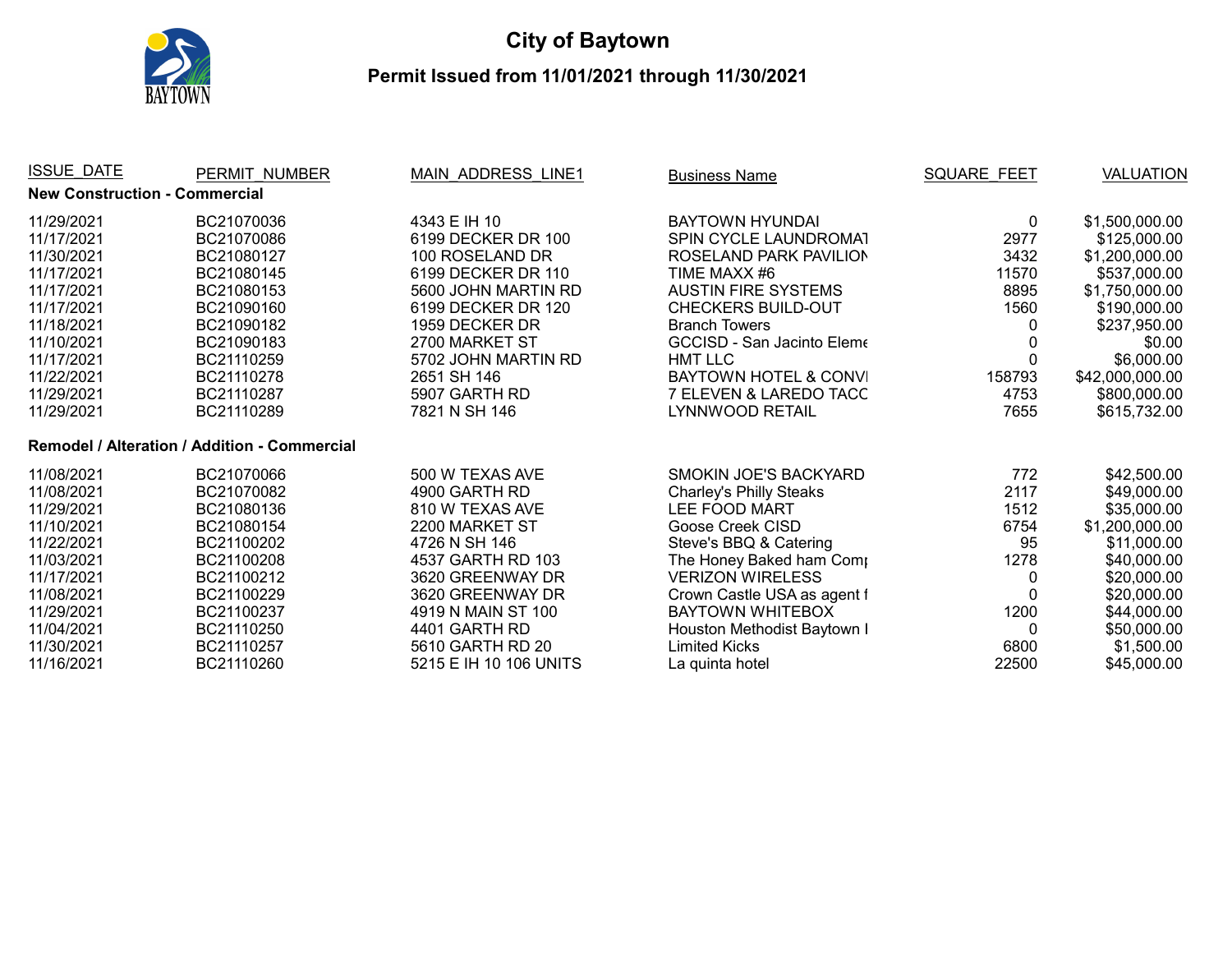| <b>ISSUE DATE</b>                  | PERMIT NUMBER                                | <b>MAIN ADDRESS LINE1</b> | <b>Business Name</b>             | <b>SQUARE FEET</b> | <b>VALUATION</b> |
|------------------------------------|----------------------------------------------|---------------------------|----------------------------------|--------------------|------------------|
|                                    | <b>Certificate of Occupancy - Commercial</b> |                           |                                  |                    |                  |
| 11/17/2021                         | BC21070045                                   | 8200 N MAIN ST            | Wiz Kids Daycare & Academ        | 8000               | \$500,000.00     |
| 11/12/2021                         | BC21070072                                   | 2409 N ALEXANDER DR       | EL CACIQUE MEXICAN RES           | 2430               | \$5,000.00       |
| 11/24/2021                         | BC21080146                                   | 2401 MARKET ST            | <b>TEST</b>                      | $\Omega$           | \$0.00           |
| 11/09/2021                         | BC21090180                                   | 2301 GARTH RD             | <b>AANIA INC DBA Apex Motors</b> | 12000              | \$10,000.00      |
| 11/02/2021                         | BC21090186                                   | 1900 GARTH RD 10          | <b>Steve Fallin Realty</b>       | 1750               | \$2,500.00       |
| 11/17/2021                         | BC21090201                                   | 1900 GARTH RD 7           | 4180 Aesthetics+                 | 1000               | \$4.50           |
| 11/02/2021                         | BC21100231                                   | 3630 GARTH RD             | FR WORKWEAR & SAFETY             | 2445               | \$0.00           |
| 11/04/2021                         | BC21100232                                   | 1601 N PRUETT ST          | MIABELLAS VINYL AND MO           | 800                | \$0.00           |
| 11/11/2021                         | BC21100241                                   | 4008 GARTH RD             | Express Oil Change LLC           | 3600               | \$0.00           |
| 11/17/2021                         | BC21110256                                   | 1502 NOLAN RD OFFICE      | Mutilfamily Manasgement Inc      | 482                | \$0.00           |
| 11/19/2021                         | BC21110268                                   | 2802 GARTH 107            | Maximum Pain Relief Suppor       | 2200               | \$0.00           |
| 11/18/2021                         | BC21110270                                   | 4910 N MAIN ST 160        | <b>FRIENDS BARBER SHOP</b>       | 1200               | \$0.00           |
| 11/30/2021                         | BC21110276                                   | 5548 N MAIN ST B4         | Lone Star Battery LLC            | 1500               | \$0.00           |
| <b>Site Work Only - Commercial</b> |                                              |                           |                                  |                    |                  |
| 11/29/2021                         | BC21110288                                   | 5907 GARTH RD             | 7-ELEVEN                         | 4740               | \$1,500,000.00   |
| Driveway / Flatwork - Commercial   |                                              |                           |                                  |                    |                  |
| 11/08/2021                         | BC21070058                                   | 4544 E IH 10              | Goose Creek CISD                 | 0                  | \$45,000.00      |
| 11/08/2021                         | BC21110246                                   | 2301 DECKER DR            | <b>EXXON MOBIL</b>               | $\Omega$           | \$48,113.00      |
| <b>Sign Construction</b>           |                                              |                           |                                  |                    |                  |
| 11/05/2021                         | BS21090037                                   | 1601 W MAIN ST            | Baytown Green Center             | 39                 | \$3,500.00       |
| 11/04/2021                         | BS21090040                                   | 6503 THOMPSON RD          | Republic Service                 | 608                | \$15,000.00      |
| 11/05/2021                         | BS21100062                                   | 4141 E IH 10              | <b>Community Kia</b>             | 81                 | \$2,650.00       |
| 11/04/2021                         | BS21110063                                   | 4401 GARTH RD             | <b>Methodist Baytown</b>         | 60                 | \$8,000.00       |
| 11/17/2021                         | BS21110064                                   | 6331 GARTH 140            | <b>Nothing Bundt Cakes</b>       | 148                | \$1,105.00       |
| 11/23/2021                         | BS21110066                                   | 2227 N ALEXANDER DR       | LATINOS U'V BARBER SHO           | 40                 | \$700.00         |
| 11/22/2021                         | BS21110067                                   | 1900 GARTH RD 9           | <b>Fashion Fanatic</b>           | 52                 | \$900.00         |
| 11/22/2021                         | BS21110068                                   | 3500 GARTH RD             | Joe V's                          | 131                | \$10,000.00      |
| 11/29/2021                         | BS21110070                                   | 2226 N ALEXANDER DR 15    | <b>MASSAGE</b>                   | 26                 | \$3,000.00       |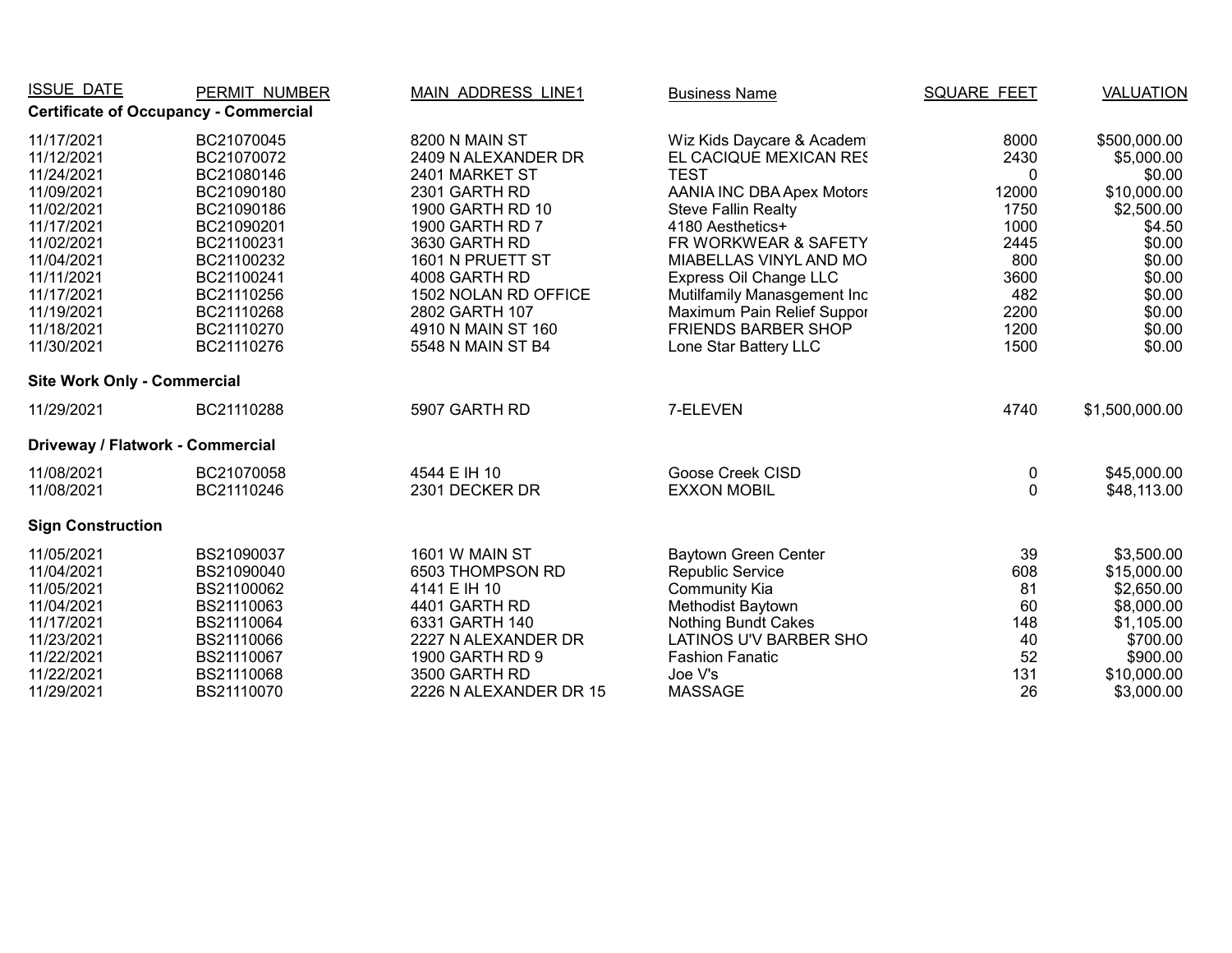| <b>ISSUE DATE</b>                     | PERMIT NUMBER | <b>MAIN ADDRESS LINE1</b> | <b>Business Name</b> | <b>SQUARE FEET</b> | <b>VALUATION</b> |
|---------------------------------------|---------------|---------------------------|----------------------|--------------------|------------------|
| <b>New Construction - Residential</b> |               |                           |                      |                    |                  |
| 11/05/2021                            | BR21070137    | 8427 HUNTERWYCK LN        |                      | 2366               | \$211,796.00     |
| 11/23/2021                            | BR21080219    | 8415 SILVER STREAK DR     |                      | 2140               | \$196,085.00     |
| 11/23/2021                            | BR21080221    | 6714 CORAL HOLLOW DR      |                      | 2051               | \$191,843.00     |
| 11/03/2021                            | BR21080225    | 103 LILAC LN              |                      | 2513               | \$173,085.00     |
| 11/10/2021                            | BR21080250    | 1811 WILLIAM SCOTT ST     |                      | 2473               | \$160,745.00     |
| 11/23/2021                            | BR21080257    | 6706 CORAL HOLLOW DR      |                      | 2140               | \$186,554.00     |
| 11/10/2021                            | BR21080275    | 1731 PLANTATION PL        |                      | 2152               | \$139,880.00     |
| 11/23/2021                            | BR21080312    | 6710 CORAL HOLLOW DR      |                      | 2522               | \$214,002.00     |
| 11/12/2021                            | BR21080330    | 2110 W HUMBLE AVE         |                      | 2071               | \$120,000.00     |
| 11/23/2021                            | BR21090387    | 6702 CORAL HOLLOW DR      |                      | 1901               | \$184,038.00     |
| 11/23/2021                            | BR21090389    | 8506 AMBER BEND DR        |                      | 2360               | \$185,303.00     |
| 11/10/2021                            | BR21090405    | 1231 E SMITH ST           |                      | 2416               | \$157,040.00     |
| 11/10/2021                            | BR21090412    | 1235 E SMITH ST           |                      | 2028               | \$131,820.00     |
| 11/10/2021                            | BR21090414    | 1831 WILLIAM SCOTT ST     |                      | 2891               | \$187,915.00     |
| 11/03/2021                            | BR21090458    | 105 HIGH ST               |                      | 1064               | \$170,000.00     |
| 11/08/2021                            | BR21090459    | 523 S BURNETT DR          |                      | 1709               | \$0.00           |
| 11/05/2021                            | BR21100530    | 1400 YUPON ST             |                      | 1371               | \$70,750.00      |
| 11/02/2021                            | BR21100533    | 9927 PINE FOREST CT       |                      | 2957               | \$162,635.00     |
| 11/17/2021                            | BR21100534    | 8006 BROOKS CROSSING I    |                      | 2913               | \$160,215.00     |
| 11/17/2021                            | BR21100535    | 9918 PINE FOREST CT       |                      | 2313               | \$127,215.00     |
| 11/15/2021                            | BR21100547    | 1402 YUPON ST             |                      | 1371               | \$79,750.00      |
| 11/02/2021                            | BR21100550    | 1835 WILLIAM SCOTT ST     |                      | 2158               | \$121,745.00     |
| 11/04/2021                            | BR21100561    | 303 RED BUD LN            |                      | 2223               | \$200,000.00     |
| 11/10/2021                            | BR21100562    | 1830 PLANTATION PL        |                      | 2158               | \$121,745.00     |
| 11/02/2021                            | BR21100570    | 8023 BROOKS CROSSING I    |                      | 2419               | \$133,045.00     |
| 11/30/2021                            | BR21100573    | 8431 HUNTERWYCK LN        |                      | 2051               | \$176,187.00     |
| 11/03/2021                            | BR21110603    | 409 GRESHAM AVE           |                      | 1704               | \$110,000.00     |
| 11/29/2021                            | BR21110623    | 1534 BARCELONA WAY        |                      | 1770               | \$240,000.00     |
| 11/23/2021                            | BR21110624    | 1510 BARCELONA WAY        |                      | 1770               | \$240,000.00     |
| 11/22/2021                            | BR21110625    | 1522 BARCELONA WAY        |                      | 1770               | \$240,000.00     |
| 11/30/2021                            | BR21110627    | 1502 BARCELONA WAY        |                      | 1770               | \$245,000.00     |
| 11/24/2021                            | BR21110629    | 1514 BARCELONA WAY        |                      | 1770               | \$240,000.00     |
| 11/24/2021                            | BR21110630    | 1526 BARCELONA WAY        |                      | 1770               | \$240,000.00     |
| 11/24/2021                            | BR21110658    | 8406 SILVER STREAK DR     |                      | 2593               | \$177,806.00     |
| 11/22/2021                            | BR21110659    | 601 TRAVIS ST             |                      | 1769               | \$130,000.00     |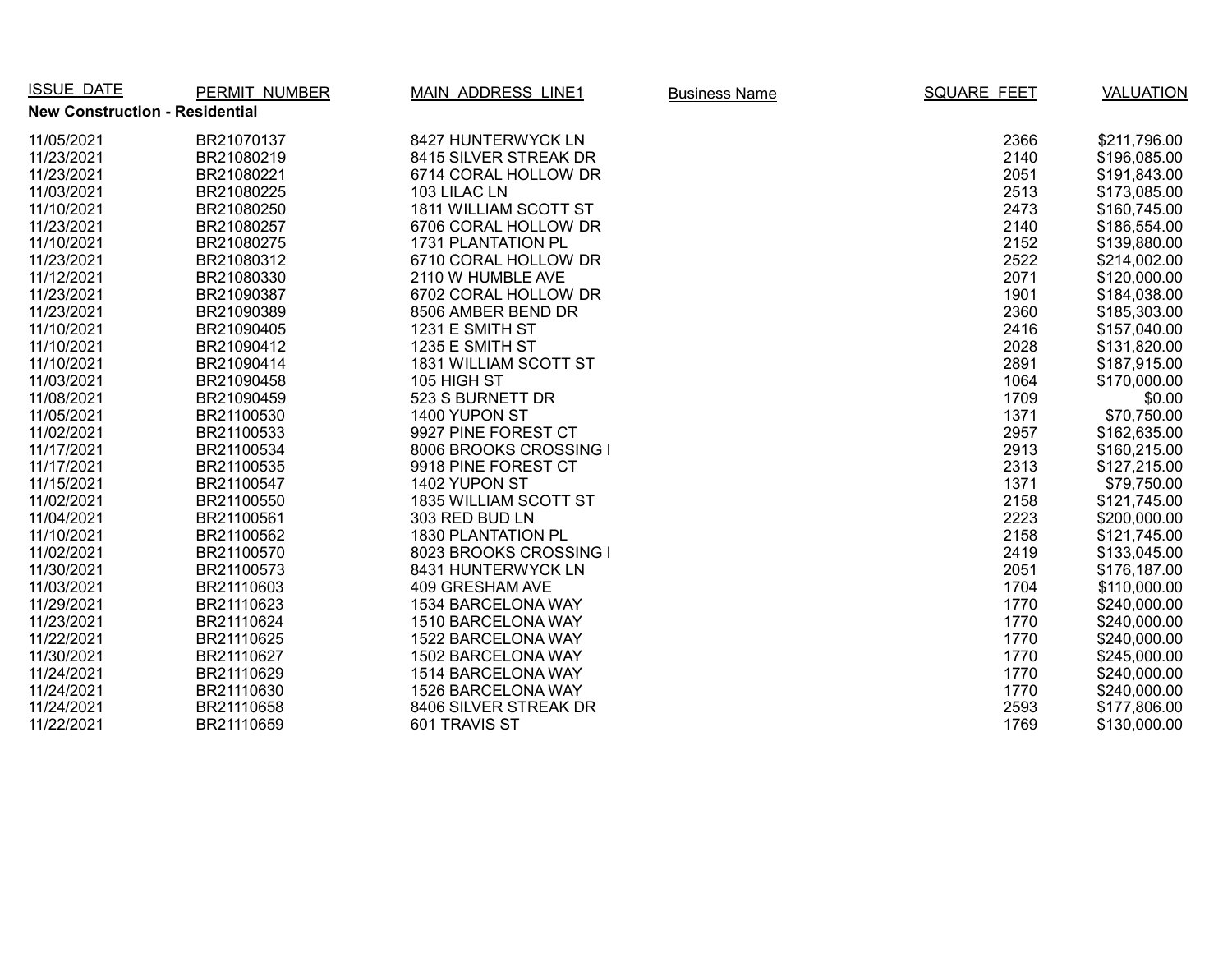| ISSUE DATE                      | PERMIT NUMBER                                | <b>MAIN ADDRESS LINE1</b> | <b>Business Name</b> | <b>SQUARE FEET</b> | <b>VALUATION</b> |
|---------------------------------|----------------------------------------------|---------------------------|----------------------|--------------------|------------------|
|                                 | Remodel / Alteration/ Addition - Residential |                           |                      |                    |                  |
| 11/12/2021                      | BR21090392                                   | 413 SOUTH RD              |                      | 3216               | \$30,000.00      |
| 11/17/2021                      | BR21090420                                   | 8403 EASTPOINT BLVD       |                      | 0                  | \$5,632.00       |
| 11/15/2021                      | BR21090421                                   | 3002 SANDPIPER DR         |                      | 0                  | \$11,549.00      |
| 11/15/2021                      | BR21090422                                   | 4412 LONGHORN DR          |                      | $\mathbf 0$        | \$17,033.00      |
| 11/10/2021                      | BR21090439                                   | 705 E ADOUE AVE           |                      | 1434               | \$0.00           |
| 11/08/2021                      | BR21090448                                   | 109 QUEENS CT             |                      | 840                | \$5,000.00       |
| 11/19/2021                      | BR21090475                                   | 214 SCHILLING AVE         |                      | 2331               | \$5,000.00       |
| 11/19/2021                      | BR21090489                                   | 9 SCHILLING AVE           |                      | 600                | \$54,000.00      |
| 11/03/2021                      | BR21100498                                   | 14 GRESHAM AVE            |                      | 1072               | \$0.00           |
| 11/15/2021                      | BR21100536                                   | 804 ROSEWOOD DR           |                      | 0                  | \$18,140.00      |
| 11/15/2021                      | BR21100537                                   | 200 CALDWELL ST           |                      | $\overline{0}$     | \$5,341.00       |
| 11/05/2021                      | BR21100555                                   | 221 W JACK AVE            |                      | 1134               | \$45,000.00      |
| 11/09/2021                      | BR21100556                                   | 105 PARK ST               |                      | 1294               | \$11,121.00      |
| 11/24/2021                      | BR21110626                                   | 4907 SANDALWOOD CIR       |                      | 392                | \$22,000.00      |
| 11/30/2021                      | BR21110682                                   | 5107 ASHWOOD DR           |                      | 2220               | \$9,551.46       |
| 11/30/2021                      | BR21110683                                   | 614 HARTMAN DR            |                      | 2337               | \$7,432.29       |
| 11/30/2021                      | BR21110690                                   | 2602 MASSEY TOMPKINS F    |                      | 2010               | \$17,000.00      |
|                                 | Carport, Pergola, Patio Cover - Residential  |                           |                      |                    |                  |
| 11/22/2021                      | BR21080346                                   | 26 MARLIN LN              |                      | 450                | \$6,500.00       |
| 11/12/2021                      | BR21100568                                   | 4107 APPLEROCK DR         |                      | 640                | \$0.00           |
| <b>Demolition - Residential</b> |                                              |                           |                      |                    |                  |
| 11/03/2021                      | BR21100551                                   | 112 E SHRECK AVE          |                      | 1400               | \$0.00           |
| 11/17/2021                      | BR21110637                                   | 3901 CANTERBURY DR        |                      | 1865               | \$14,000.00      |
| 11/17/2021                      | BR21110645                                   | 8902 N MAIN ST            |                      | 300                | \$5,000.00       |
| 11/22/2021                      | BR21110650                                   | 219 W MAIN ST             |                      | 1460               | \$200.00         |
|                                 | Driveway / Flatwork - Residential            |                           |                      |                    |                  |
| 11/17/2021                      | BR21100525                                   | 1002 S 7TH ST             |                      | 665                | \$4,600.00       |
| 11/02/2021                      | BR21100545                                   | 7935 WOOD HOLLOW DR       |                      | 1030               | \$1,500.00       |
| 11/12/2021                      | BR21100564                                   | 500 RIGGS ST              |                      | 600                | \$0.00           |
| 11/17/2021                      | BR21110618                                   | 1906 MC FARLAND ST        |                      | 414                | \$4,500.00       |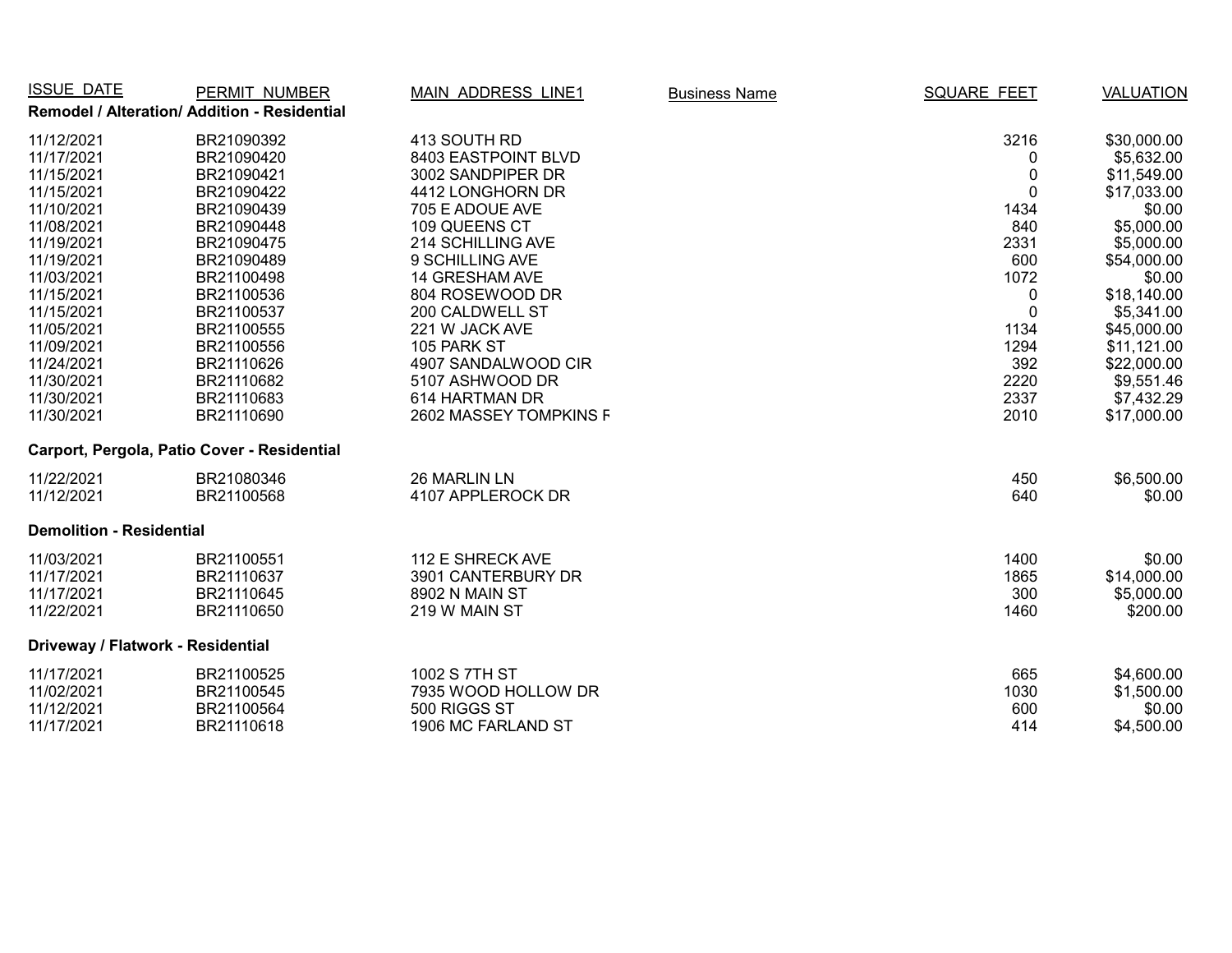| <b>ISSUE DATE</b>                  | PERMIT NUMBER | MAIN ADDRESS LINE1      | <b>Business Name</b> | <b>SQUARE FEET</b> | <b>VALUATION</b> |
|------------------------------------|---------------|-------------------------|----------------------|--------------------|------------------|
| <b>Fence - Residential</b>         |               |                         |                      |                    |                  |
| 11/24/2021                         | BR21070203    | 214 E FAYLE AVE         |                      | $\pmb{0}$          | \$0.00           |
| 11/02/2021                         | BR21100526    | 4500 PUEBLO TRL         |                      | $\mathbf 0$        | \$5,500.00       |
| 11/02/2021                         | BR21100566    | 5100 GLEN HAVEN DR      |                      | 141                | \$5,331.00       |
| 11/04/2021                         | BR21100584    | 8114 BERKELY CT         |                      | 0                  | \$3,500.00       |
| 11/16/2021                         | BR21110615    | 1311 S AIRHART DR       |                      | $\mathbf 0$        | \$1,500.00       |
| 11/18/2021                         | BR21110641    | 1202 COYOTE LN          |                      | 132                | \$4,988.00       |
| 11/30/2021                         | BR21110646    | 755 SAN JACINTO CIR     |                      | 108                | \$6.50           |
| 11/18/2021                         | BR21110648    | 1118 RIGGS ST           |                      | 300                | \$3,000.00       |
| <b>Foundation Repair</b>           |               |                         |                      |                    |                  |
| 11/10/2021                         | BR21100593    | 509 E WRIGHT AVE        |                      | 1570               | \$2,500.00       |
| 11/03/2021                         | BR21110606    | 4515 FERRY RD           |                      | 0                  | \$12,600.00      |
| 11/05/2021                         | BR21110611    | 122 LAKEWOOD DR         |                      | 1800               | \$12,000.00      |
| 11/11/2021                         | BR21110640    | 5011 SPRING LN          |                      | 10                 | \$5,000.00       |
| 11/17/2021                         | BR21110644    | 5619 BARKULOO RD        |                      | $\mathbf 0$        | \$5,240.00       |
| 11/23/2021                         | BR21110680    | 302 GRANTHAM RD         |                      | 0                  | \$4,750.00       |
| <b>Generator Installation</b>      |               |                         |                      |                    |                  |
| 11/12/2021                         | BR21080293    | 3601 AUTUMN LN          |                      | 2000               | \$11,000.00      |
| 11/15/2021                         | BR21090446    | 113 LAKEWOOD DR         |                      | 15                 | \$14,000.00      |
| 11/10/2021                         | BR21100580    | 9727 ELLEN ST           |                      | 50                 | \$10,724.00      |
| 11/04/2021                         | BR21100589    | 2106 BEAUMONT RD        |                      | 0                  | \$10,000.00      |
| 11/12/2021                         | BR21100591    | 2330 BAY HILL DR        |                      | 0                  | \$0.00           |
| 11/03/2021                         | BR21110595    | 6706 HUNTERS TRACE LN   |                      | 0                  | \$4,000.00       |
| 11/12/2021                         | BR21110602    | 6425 CROSBY CEDAR BAY(  |                      | 8                  | \$10,000.00      |
| 11/23/2021                         | BR21110638    | 6514 HUNTERS WAY LN     |                      | 55                 | \$8,314.00       |
| <b>Manufactured Home Placement</b> |               |                         |                      |                    |                  |
| 11/24/2021                         | BH21100009    | 2747 BAY OAKS HARBOR D  |                      | 328                | \$0.00           |
| 11/04/2021                         | BH21100010    | 2834 MASSEY TOMPKINS F  |                      | 1178               | \$0.00           |
| 11/17/2021                         | BH21100011    | 2720 MASSEY TOMPKINS F  |                      | 1248               | \$0.00           |
| 11/30/2021                         | BH21110015    | 150 DOLPHIN HARBOR N    |                      | 320                | \$0.00           |
| 11/29/2021                         | BH21110019    | 322 MASSEY TOMPKINS RI  |                      | 1178               | \$0.00           |
| Pool - Residential In Ground       |               |                         |                      |                    |                  |
| 11/18/2021                         | BW21100011    | 10439 DEVINWOOD DR      |                      | 350                | \$55,900.00      |
| 11/19/2021                         | BW21110012    | 4502 PAINTED BUNTING LN |                      | 245                | \$61,400.00      |
| 11/17/2021                         | BW21110013    | 194 N BURNETT DR        |                      | 0                  | \$0.00           |
| 11/11/2021                         | BW21110014    | 3026 KNIGHT LN          |                      | 594                | \$35,000.00      |